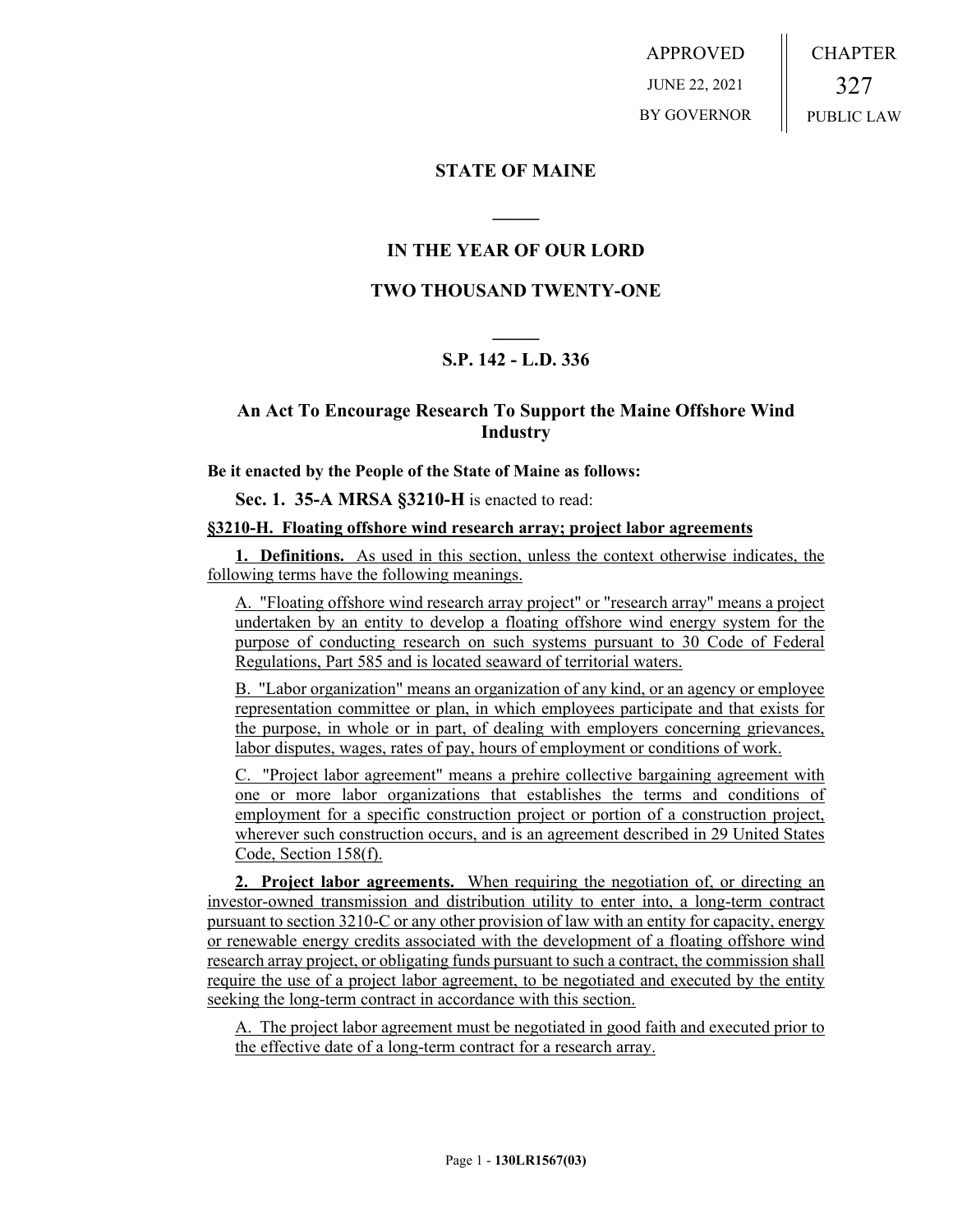B. A project labor agreement reached pursuant to this section must:

(1) Bind all contractors and subcontractors to the terms of the agreement through the inclusion of appropriate provisions in all relevant solicitation and contract documents;

(2) Provide for the invitation of all contractors and subcontractors to bid on contracts without regard to whether the employees of the contractor or subcontractor are members of a labor organization or parties to a collective bargaining agreement;

(3) Contain guarantees against strikes, lockouts and similar disruptions;

(4) Contain terms that are consistent with orders issued by the commission;

(5) Set forth mutually binding procedures for resolving labor disputes arising during the term of the project labor agreement;

(6) Provide other mechanisms for labor-management cooperation on matters of mutual interest and concern, including productivity, quality of work, safety and health; and

(7) Fully conform to all relevant state and federal statutes, rules and regulations.

C. Nothing in this section may be construed to:

(1) Require the commission to require a project labor agreement on projects or in connection with contracts not governed by this section;

(2) Preclude the use of a project labor agreement in circumstances not covered by this section;

(3) Require contractors or subcontractors to enter into a project labor agreement with any particular labor organization;

(4) Impair or otherwise affect authority granted by law to the commission; or

(5) Prohibit in a project labor agreement the reasonable use of key employees by contractors and subcontractors who are not members of a labor organization or parties to a collective bargaining agreement.

D. Notwithstanding any provision of law to the contrary, agreements and contracts entered into pursuant to this section are not subject to the competitive bid requirements in Title 5, section 1825-B.

E. This section must be implemented consistent with applicable law. This section does not create any right or benefit, substantive or procedural, enforceable at law or in equity by any party against the State, its departments, agencies or entities or its officers, employees or agents.

**Sec. 2. Long-term contract in the public interest; coordination with state policy.** The Legislature finds that a long-term contract for a term of no less than 20 years between an investor-owned transmission and distribution utility and New England Aqua Ventus, LLC for capacity, energy and renewable energy credits generated from a floating offshore wind research array to be located in the Gulf of Maine with a capacity up to 144 megawatts effectuates the policies, goals and mandates in the Maine Revised Statutes, Title 35-A, section 3202, subsection 1 and section 3404 and Article 6, Sections 1.8 and 1.9 of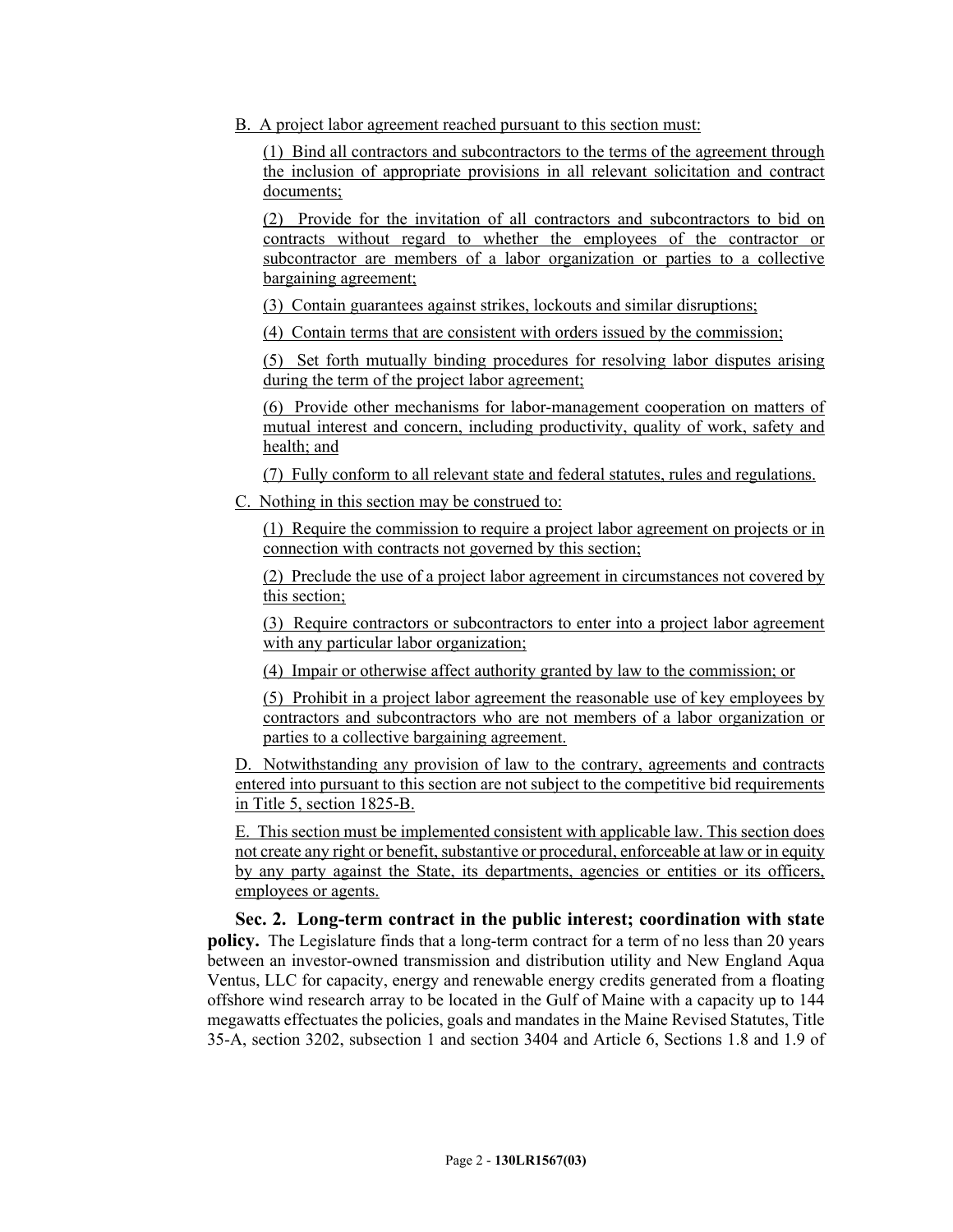the Maine Aqua Ventus power purchase agreement approved by the Public Utilities Commission and is in the public interest and in furtherance of the following:

1. Meeting the requirements of Title 35-A, section 3210 and chapter 34-A;

2. Achieving the wind energy goals contained in Title 35-A, chapter 34;

3. Achieving the greenhouse gas emissions reduction levels established in Title 38, section 576-A;

4. Implementing the recommendations of the State's climate action plan, developed pursuant to Title 38, section 577;

5. State energy policy with due consideration of the energy equity context of these energy policies, including, in particular, the economic circumstances and opportunities of Maine's socially vulnerable counties as highlighted in the February 2021 report of the Governor's Energy Office, State of Maine Renewable Energy Goals Market Assessment;

6. The Maine Offshore Wind Initiative overseen by the Governor's Energy Office;

7. The State's decision to seek a federal Department of the Interior, Bureau of Ocean Energy Management lease of federal waters to construct and operate a research array to scientifically determine means to protect the Gulf of Maine ecosystem, critical species and habitats and traditional marine users from imprudent offshore wind development;

8. State laws that seek to make the State an international hub for floating offshore wind development and fabrication, including but not limited to: Public Law 2007, chapter 661; Public Law 2009, chapter 270; Public Law 2009, chapter 615; and Resolve 2019, chapter 87; and

9. A memorandum of understanding between the State and New England Aqua Ventus, LLC requiring New England Aqua Ventus, LLC to seek a long-term contract from the Public Utilities Commission, to assist the State, upon request, in preparing and securing approval of a lease of federal waters in the Gulf of Maine and in complying with resulting lease obligations and to seek a power purchase agreement for a floating offshore wind research array, as defined in the Title 35-A, section 3210-H, through the commission.

**Sec. 3. Commission action.** Within in 9 months of receiving a petition from New England Aqua Ventus, LLC or its designated affiliate for a long-term contract for capacity, energy or renewable energy credits to be generated from a floating offshore wind research array project, as defined in the Maine Revised Statutes, Title 35-A, section 3210-H and referred to in this section as "the research array," with a capacity of up to 144 megawatts designed, permitted and operated by New England Aqua Ventus, LLC in accordance with the terms of a lease in federal waters from the federal Department of the Interior, Bureau of Ocean Energy Management, the Public Utilities Commission shall order the negotiation of, and direct an investor-owned transmission and distribution utility to enter into, a longterm contract for at least 20 years with New England Aqua Ventus, LLC or its designated affiliate if the commission determines the contract furthers the objectives of this Act and is in the public interest.

1. In ordering the negotiation of the contract, the commission shall:

A. Utilize the process for the negotiated purchase of capacity, energy and renewable energy credits under Title 35-A, section 3210-C except that the commission shall invite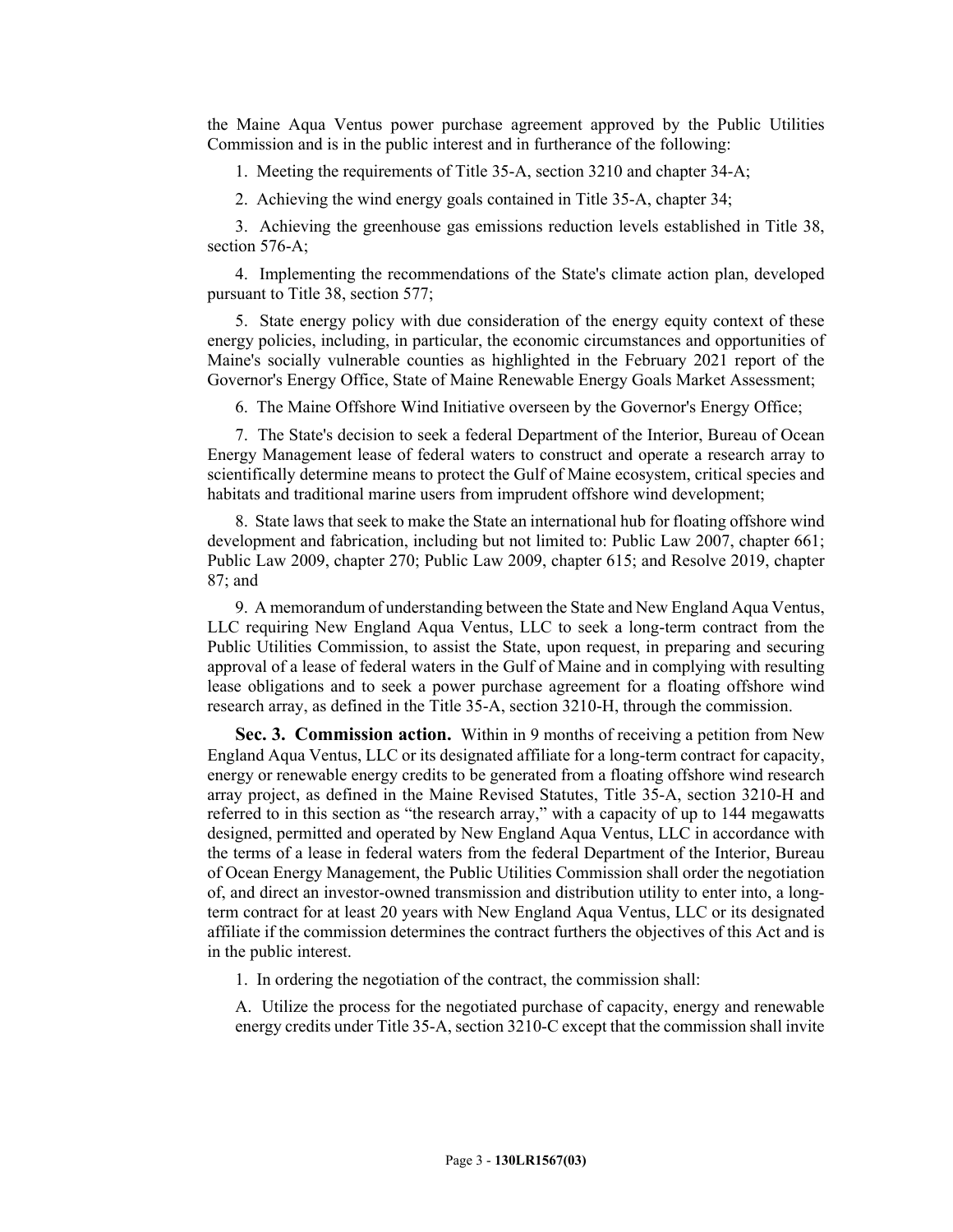the Office of the Public Advocate, the Governor's Energy Office and transmission and distribution utilities to participate in negotiations;

B. Employ, at the expense of New England Aqua Ventus, LLC or the developer, any expert consultants necessary to assist in negotiations. Expert consultants hired pursuant to this subsection must be employed by the United States Department of Energy, National Renewable Energy Laboratory or a similar entity expert in worldwide cost estimation for floating offshore wind commercialization and with specific knowledge of the VolturnUS foundation design, and the commission shall use that advice; and

C. Direct the parties to determine the lowest reasonable cost to ratepayers, that is sufficient to enable the financing, construction and operation of the research array by New England Aqua Ventus, LLC or its affiliate, in a manner that is consistent with the lease issued by the federal Department of the Interior, Bureau of Ocean Energy Management and any final agreement between New England Aqua Ventus, LLC or its affiliate and the State.

2. If the commission directs the parties to enter into a long-term contract, the commission shall require that the contract requires New England Aqua Ventus, LLC or its affiliate to:

A. Maintain an office and project leadership staff in the State;

B. Use port facilities designated by the State for the organization, fabrication, launch and maintenance of the research array;

C. Operate, at the direction of the State, an open platform for research on the prudent development of offshore wind energy generation in the Gulf of Maine;

D. Establish and operate an integrated manufacturing and assembly facility in the State to manufacture required VolturnUS or similar hulls for the research array;

E. Make commercially reasonable efforts to attract design and manufacturing facilities to the State for other floating offshore wind energy generation project components;

F. Make commercially reasonable efforts to employ in-state design, manufacturing and maintenance firms and workers in an amount that is at least equal to 50% of contracts for those services; and

G. Construct the research array pursuant to a project labor agreement in accordance with Title 35-A, section 3210-H that is negotiated with the developer and a qualified labor organization to promote efficiency and economy in state procurement of research on renewable energy development, including the development of offshore wind energy generation seaward of territorial waters.

3. If the commission directs the parties to enter into a long-term contract, the commission shall ensure any pricing structure adopted for capacity, energy or renewable energy credits:

A. Represents the lowest reasonable cost to ratepayers, while ensuring the pricing structure is sufficient to enable the financing, construction and operation of the research array by New England Aqua Ventus, LLC or its affiliate, in a manner that is consistent with the lease issued by the federal Department of the Interior, Bureau of Ocean Energy